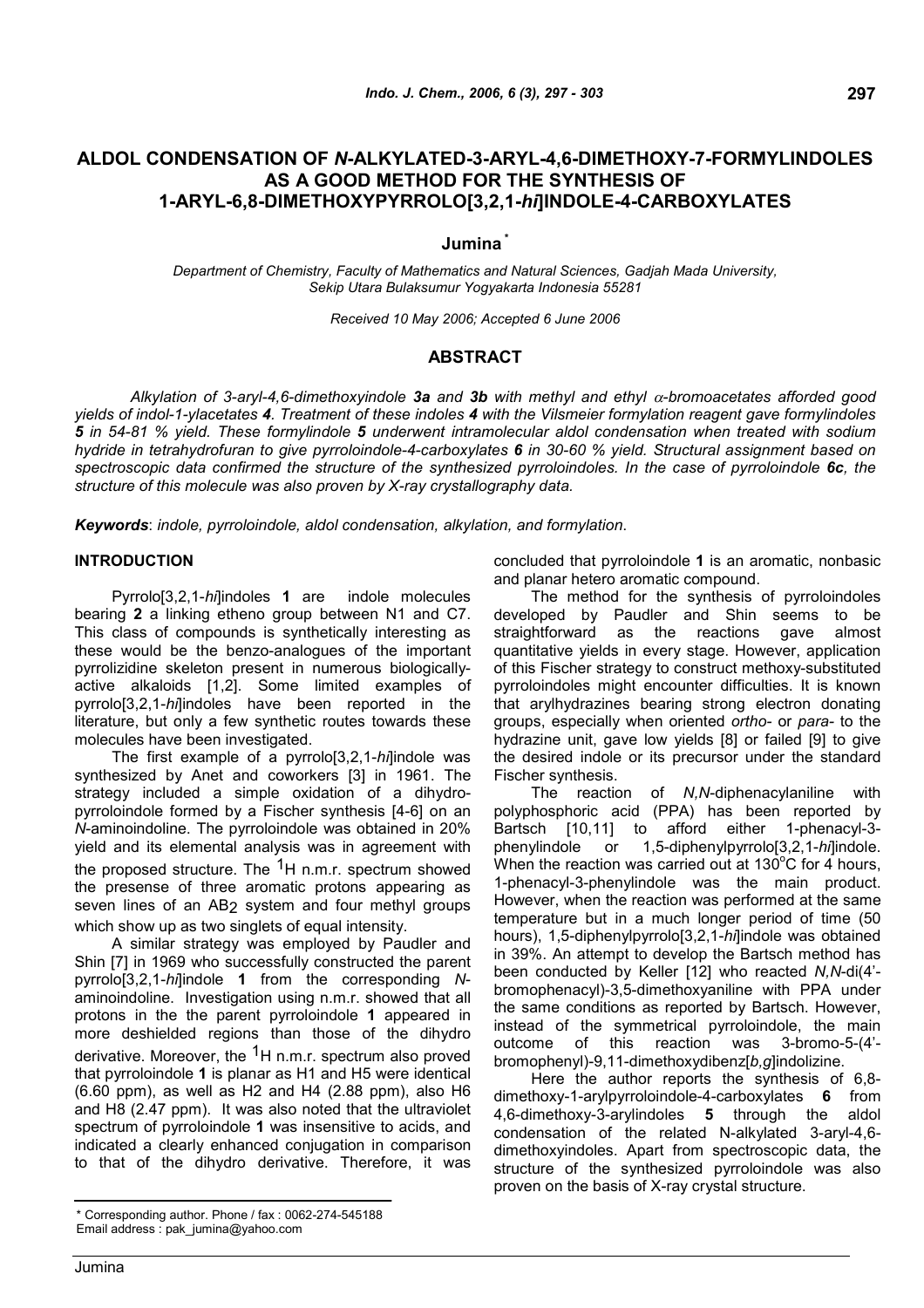# **EXPERIMENTAL SECTION**

### **General information**

Melting points were measured on a Reichert microscope melting point apparatus and were uncorrected. Microanalyses were performed by Dr. H.P. Pham of the University of New South Wales. <sup>1</sup>H n.m.r. and <sup>13</sup>C n.m.r. spectra were recorded in the designated solvents on a Bruker AC300F (300 MHz) or a Bruker AM500 (500MHz) spectrometer. Chemical shifts were determined on the  $\delta$  scale internally referenced to the solvent peaks:  $CDCl<sub>3</sub>$  (7.30 ppm, 77.7 ppm) and DMSO $d_f$  (2.50 ppm, 39.9 ppm). Ultraviolet spectra were measured on a Hitachi U-3200 spectrometer and refer to solutions in absolute methanol. Infrared spectra were obtained on a Perkin Elmer 298 IR spectrometer and refer to paraffin mulls. The E.I. mass spectra were recorded on a VG Quattro mass spectrometer at 70eV ionisation voltage and 200°C ion source temperature by Dr. Joe Brophy. E.S. mass spectra were recorded on a VG Quattro mass spectrometer at 4000 volts probe voltage, 1000 volts counter electrode, 65 volts cone voltage using a mixture of acetonitrile and water (1:1) containing 1% acetic acid as the solvent and at  $5\mu L/min$ flow rate also by Dr. Joe Brophy. X-ray crystal structure determination was performed by Mr. Don Craig of the University of New South Wales.

Flash column chromatography was carried out using Merck 230-400 mesh silica gel and refers to the technique described by Still [13] using pressure at the top of the column. Suction chromatography was performed using Merck 60H silica gel and refers to the technique of applying suction at the base of the column. Preparative thin layer chromatography was carried out on 20x20x0.1 cm plates using Merck silica gel 7730 60GF254. Compounds were detected by short and long wavelength ultraviolet light.

4,6-Dimethoxy-3-phenylindole **3a** and 3-(4' bromophenyl)-4,6-dimethoxyindole **3b** were prepared according the method as reported by Black and coworkers [14].

# *Methyl 4,6-dimethoxy-3-phenylindol-1-ylacetate (4a)*

A mixture of powdered potassium hydroxide (0.16 g, 2.8 mmol) and dimethyl sulfoxide (10 mL) was stirred at room temperature for 10 minutes, then phenylindole **3a** (0.5 g, 2.0 mmol) was added, and the mixture stirred for another 30min. Methyl  $\alpha$ -bromoacetate (0.4 mL, 4.3 mmol) was added dropwise, and the stirring continued overnight. The resulting brown-yellow mixture was diluted with water (70 mL), extracted with dichloromethane (3x60 mL), and the combined organic layers were washed with water, dried over magnesium sulfate and evaporated to give a brown oil. Flash chromatography and elution with dichloromethane gave the methyl indolylacetate as a white solid (0.47 g, 72 %), m.p. 103-105°C. (Found: C, 70.5; H, 6.2; N, 4.4. C<sub>19</sub>H<sub>19</sub>NO<sub>4</sub> requires C, 70.1; H, 5.9; N, 4.3 %).  $\lambda_{\text{max}}$ 208 nm ( $\epsilon$  23200), 224 (27640), 269 (10800), 279 (11280). *v*max 1750, 1580, 1270, 1210, 1200, 1160, 1040, 770, 700 cm<sup>-1</sup>. <sup>1</sup>H n.m.r. (CDCl<sub>3</sub>):  $\delta$  3.64, 3.69, 3.76, each s, OMe; 4.64, s, CH2; 6.19, d, *J* 2.0 Hz, H5; 6.22, d, *J* 2.0 Hz, H7; 6.79, s, H2; 7.16, t, *J* 7.1 Hz, H4'; 7.26, t, *J* 7.1 Hz, H3'; 7.53, d, *J* 7.1 Hz, H2'. 13C n.m.r. (CDCl3): 47.9, CH2; 52.6, 55.2 and 55.7, OMe; 85.1, C5; 92.3, C7; 124.8, C2; 110.9, 118.9, 135.7, 139.0, 155.2 and 157.9, ArC; 125.7, 127.5 and 129.5, ArCH; 168.9, CO. Mass spectrum: *m/z* 326(M+1, 20%), 325(M, 100), 310(20), 266(48), 250(29), 237(18), 208(21), 180 (18), 152(25), 134(36), 105(56), 83(20), 77(34), 69(46), 57(47).

### *Methyl 3(4'-bromophenyl)-4,6-dimethoxyindol-1-yl acetate (4b)*

This was prepared by reacting a suspension of potassium hydroxide (0.35 g, 6.33 mmol) in dimethylsulfoxide (25 mL) with bromophenylindole **3b** (1.50 g, 4.52 mmol) and methyl  $\alpha$ -bromoacetate (1.1) mL, 11.30 mmol) according to the method of preparation of compound **4a**. The resulting brown solid was flash chromatographed, and elution with light petroleum in dichloromethane (3:7) gave the methyl indolylacetate as a yellow-reddish solid (1.28 g, 70 %), m.p. 123-125°C. (Found: C, 56.5; H, 4.5; N, 3.4.  $C_19H_18BrNO<sub>4</sub>$  requires C, 56.5; H, 4.5; N, 3.5 %).  $\lambda$ max 210 nm ( $\epsilon$  19300), 230 (19500), 280 (10600), 298 (9300). *v*max 1740, 1620, 1590, 1330, 1280, 1210, 1170, 1140, 1010 cm<sup>-1</sup>. <sup>1</sup>H n.m.r. (CDCl3): δ 3.77, 3.80 and 3.87, each s, OMe: 4.77, s, CH<sub>2</sub>: 6.30, s, H5; 6.32, s, H7; 6.89, s, H2; 7.47, s, ArH. <sup>13</sup>C n.m.r. (CDCl3): 47.9, CH2; 52.6, 55.1 and 55.7, OMe; 85.1, C5; 92.4, C7; 110.6, 117.7, 119.7, 134.7, 139.0, 155.0 and 158.0, ArC; 124.8, C2; 130.6 and 131.1, ArCH; 168.8, CO. Mass spectrum: *m/z* 406(M+1, 81Br, 20%), 405(M, 81Br, 97), 404(M+1, 79Br, 20), 403(M, 79Br, 100), 346(33), 344(31), 309(45), 207(30), 174(30), 152(28), 69(40), 59(29), 43(35).

#### *Ethyl 3(4'-bromophenyl)-4,6-dimethoxyindol-1-ylacetate (4c)*

A suspension of powdered potassium hydroxide (0.12 g, 2.11 mmol) in dimethylsulfoxide (10 mL) was reacted with indole **3b** (0.50 g, 1.51 mmol) followed by ethyl  $\alpha$ -bromoacetate (0.4 mL, 3.59 mmol) according to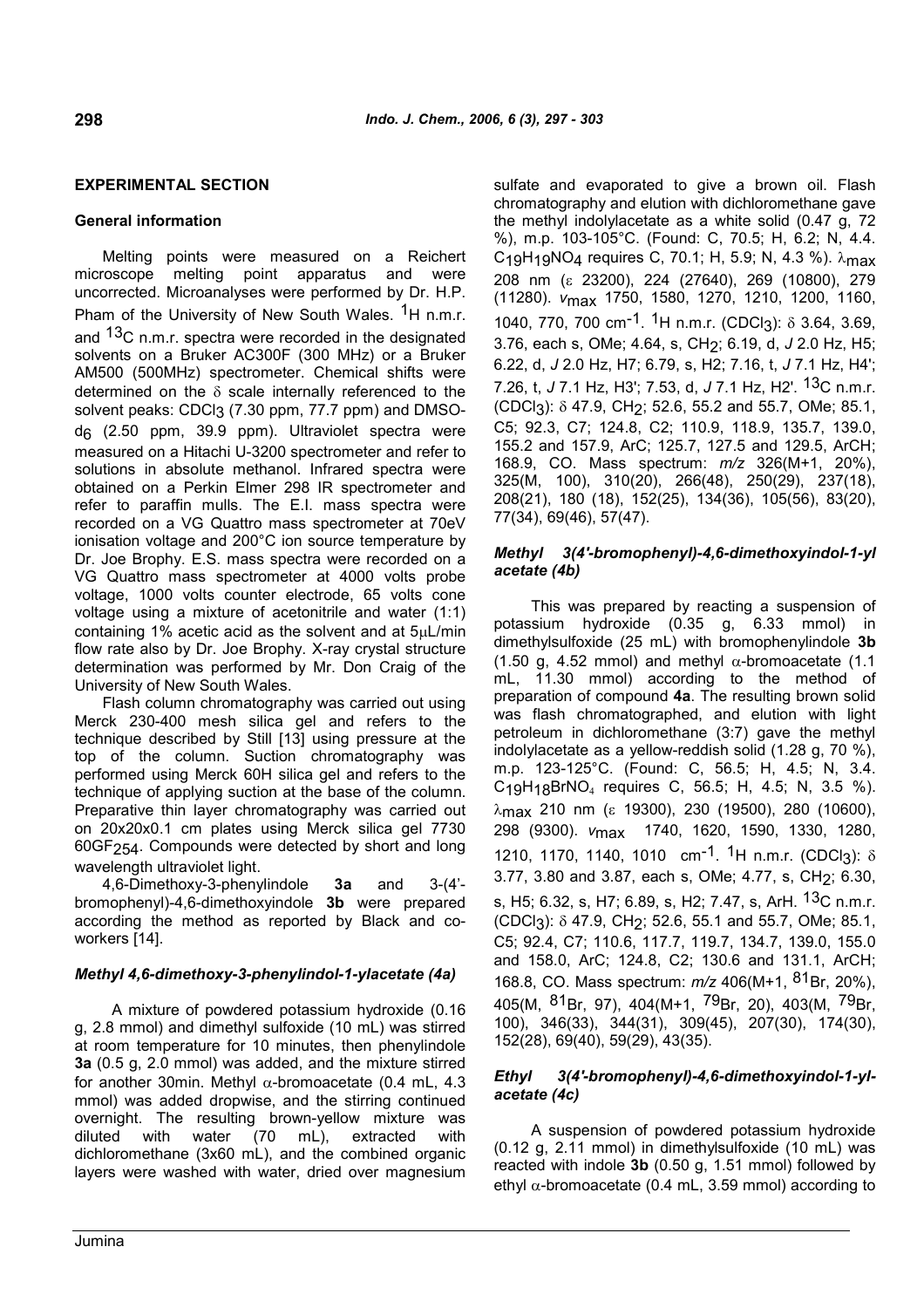the method of preparation of compound **4a**. The resulting brown oil was flash chromatographed, and elution with dichloromethane afforded the ethyl indolylacetate as an off-white solid (0.63 g, 78 %), m.p. 104-105°C. (Found: C, 57.1; H, 4.6; N, 3.1; C<sub>20</sub>H<sub>20</sub>BrNO<sub>4</sub> requires C, 57.4; H, 4.8; N, 3.4 %). λ<sub>max</sub> 208 nm (ε 29800), 223 (31000), 231 (25400), 284 (13500), 299 (12100). *v*max 1740, 1620, 1280, 1220, 1200, 1160, 790 cm<sup>-1</sup>. <sup>1</sup>H n.m.r. (CDCl3): δ 1.28, t, *J* 7.1 Hz, CH2CH3; 3.80 and 3.86, each s, OMe; 4.24, q, *J* 7.1 Hz, CH2CH3; 4.76, s, CH2; 6.28, d, *J* 2.0 Hz, H5; 6.31, d, *J* 2.0 Hz, H7; 6.91, s, H2; 7.47, s, ArH. 13C n.m.r. (CDCl3): δ 14.2, CH<sub>2</sub>CH<sub>3</sub>; 48.1, CH<sub>2</sub>; 55.2 and 55.7, OMe; 61.8, CH<sub>2</sub>CH<sub>3</sub>; 85.2, C5; 92.5, C7; 124.9, C2; 110.7, 117.7, 119.7, 134.8, 139.0, 155.0 and 158.0, ArC; 130.6 and 131.1, ArCH; 168.3, CO<sub>2</sub>Et. Mass spectrum:

*m/z* 419(M, 81Br, 13%), 417(M, 79Br, 15), 286(13), 185(93), 183(100), 157(29), 155(31), 76(37), 75(32), 69(39), 57(41), 55(36).

### *Ethyl 4,6-dimethoxy-7-formyl-3-phenylindol-1-ylacetate (5a)*

Indole **3a** (0.66 g, 2.61 mmol) was reacted with a suspension of powdered potassium hydroxide (0.21g, 3.65 mmol) in dimethylsulfoxide (12 mL) followed by ethyl  $\alpha$ -bromoacetate (0.7 mL, 6, 53 mmol) according to the method of preparation of compound **4a**. The resulting brown oil (0.67 g) was dissolved in dry dimethylformamide (4 mL), cooled in ice, then a cooled solution of phosphoryl chloride (0.3 mL, 2.94 mmol) in Ethyl dry dimethylformamide (1.0 mL) was added dropwise. The mixture was stirred at 0° for 1 hour, then at room temperature for another 30 minutes. Cold water (10 mL) was added followed by excess 2 N sodium hydroxide solution until the mixture was strongly basic. The suspension was stirred at room temperature overnight, the resulting precipitate was filtered, washed with water and dried. Flash chromatography and elution with dichloromethane afforded the ethyl formylindole as a brown solid (0.52 g, 54 %), m.p. 135-137°C. (Found: C, 68.5; H, 5.8; N, 3.6. C21H21NO5 requires C, 68.7; H, 5.8; N, 3.8 %).  $\lambda$ max 216nm ( $\epsilon$  9900), 233 (9900), 262 (11000), 337 (7200). *v*max 1755, 1650, 1590, 1570, 1555, 1280, 1225, 1210 cm<sup>-1</sup>. <sup>1</sup>H n.m.r. (CDCl3): δ 1.29, t, *J* 8.2 Hz, CH2CH3; 3.82 and 3.93, each s, OMe; 4.22, q, *J* 8.2 Hz, CH2CH3; 5.33, s, CH2; 6.21, s, H5; 6.80, s, 2; 7.31, m, H2',3'; 7.51, d, *J* 9.1 Hz, H4'; 10.39, s, CHO.  $13C$  n.m.r. (CDCl3):  $\delta$  14.1, CH<sub>2</sub>CH<sub>3</sub>; 53.1, CH<sub>2</sub>; 55.1 and 56.8, OMe; 61.1, CH<sub>2</sub>CH<sub>3</sub>; 87.7, C5; 106.6, 112.9, 119.1, 135.1, 136.5, 160.9 and 164.9, ArC; 126.0, 127.4, 129.1 and 129.7, ArCH; 169.5, CO; 188.1 CHO. Mass

### *Methyl 3-(4'-bromophenyl)-7-formyl-4,6-dimethoxyindol-1-ylacetate (5b)*

Indole **4b** (0.65 g, 1.61 mmol) in dry dimethylformamide (3.5 mL) was reacted with phosphoryl chloride (0.25 mL, 2.41 mmol) in dry dimethylformamide (1.0 mL) according to the method of preparation of compound **5a**. The resulting solid was flash chromatographed, and elution with dichloromethane/chloroform (1:1) yielded the methyl formylindole as a brown solid (0.51g, 73 %), m.p. 243- 245°C. (Found: C, 55.3; H, 4.3; N, 3.1. C<sub>20</sub>H<sub>18</sub>BrNO<sub>5</sub> requires C, 55.6; H, 4.2; N, 3.2 %).  $λ_{max}$  212 nm (ε 18400), 227 (17200), 257 (10300), 281 (5800). *v*max 1770, 1600, 1590, 1570, 1280, 1225 cm<sup>-1</sup>. <sup>1</sup>H n.m.r. (DMSO-d6): 3.63, 3.90 and 3.98, each s, OMe; 5.33, s, CH2; 6.54, s, H5; 7.24, s, H2; 7.38 and 7.53, 2d, *J* 7.8 Hz, ArH; 10.23, s, CHO.  $^{13}$ C n.m.r. (DMSO-d6):  $\delta$ 52.0, 55.8 and 57.3, OMe; 52.4, CH2; 88.9, C5; 130.2, 130.5 and 131.3, ArCH; 106.0, 111.8, 116.4, 119.3, 134.4, 135.9, 160.5 and 164.5, ArC; 169.8, CO; 187.1, CHO. Mass spectrum: *m/z* 433(M, 81Br, 14%), 432(M+1, 79Br, 12), 431(M, 79Br, 28), 361(100), 359(95), 265(53), 194(23), 178(27), 150(36), 139(38), 83(48), 69(28), 59(22).

#### *Ethyl 3-(4'-bromophenyl)-7-formyl-4,6-dimethoxy indol-1-ylacetate (5c)*

This was prepared by reacting indole **4c** (0.60 g, 1.50 mmol) in dry dimethylformamide (4.0 mL) with phosphoryl chloride (0.20 mL, 2.25 mmol) in dry dimethylformamide (1.0 mL) according to the method of preparation of compound **5a**. The resulting solid was flash chromatographed, and elution with dichloromethane gave the formylindole as a white solid (0.54 g, 81 %), m.p. 209-211°C. (Found: C, 56.5; H, 4.5; N, 3.0; C21H20BrNO5 requires C, 56.5; H, 4.5; N, 3.1 %).  $\lambda_{\text{max}}$  208 nm ( $\epsilon$  10700), 234 (8700), 259 (11200), 333 (4100). *v*max 1750, 1650, 1580, 1550, 1270, 1210, 810, 780 cm<sup>-1</sup>. <sup>1</sup>H n.m.r. (CDCl3): δ 1.28, t, *J* 7.1 Hz, CH<sub>2</sub>CH<sub>3</sub>; 3.86 and 3.96, each s, OMe; 4.22, q, *J* 7.1 Hz, CH2CH3; 5.33, s, CH2; 6.24, s, H5; 6.79, s, H2; 7.35 and 7.46, 2d, *J* 8.5 Hz, ArH; 10.71, s, CHO.  $^{13}$ C n.m.r. (CDCl3):  $\delta$  14.2, CH<sub>2</sub>CH<sub>3</sub>; 53.2, CH<sub>2</sub>; 55.3 and 57.0, OMe; 61.3, CH2CH3; 87.9, C5; 129.1, C2; 106.9, 118.0, 120.2, 134.2, 136.7, 160.8, 165.1 and 169.5, ArC; 130.5 and 131.4, ArCH; 188.2, CO;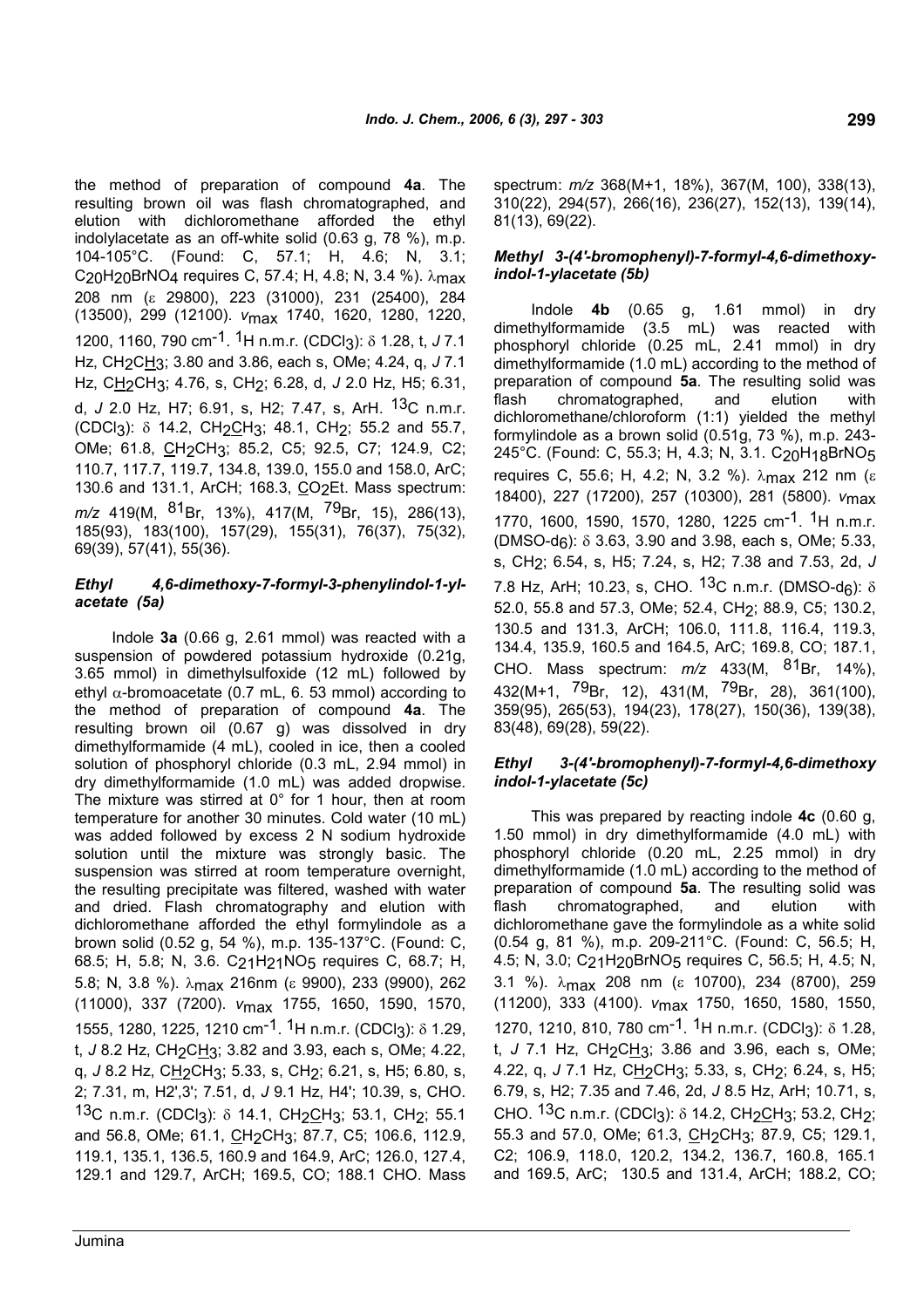213.8, CHO. Mass spectrum: *m/z* 448(M+1, 81Br, 10%), 447(M, 81Br, 62), 446(M+1, 79Br, 10), 445(M, 79Br, 67), 374(45), 372(49), 346(18), 344(27), 220(28), 207(33), 192(33), 178(32), 163(36), 151(39), 69(69), 55(100), 54(100).

### *Ethyl 6,8-dimethoxy-1-phenylpyrrolo[3,2,1-hi]indole-4-carboxylate (6a)*

Xylate (6a)<br>Sodium hydride (80 % in paraffin oil, 0.25 g, n 13 1. 8.33 mmol) was added into an ice-cooled solution of formylindole **5a** (1.50 g, 4.20 mmol) in dry tetrahydrofuran (100 mL). The mixture was heated at reflux for 2 hours, then allowed to cool and excess sodium hydride was destroyed by treatment with icewater (120 mL) cautiously. The resulting suspension was extracted with dichloromethane (3x90 mL), and the combined organic layers were washed with water, dried over magnesium sulfate and evaporated to give a brown solid. Flash chromatography and elution with light petroleum in dichloromethane (1:9) gave the pyrroloindole as a yellow solid (0.88 g, 60 %), m.p. 148- 151°C. (Found: C, 71.9; H, 5.6; N, 3.9. C<sub>21</sub>H<sub>19</sub>NO<sub>4</sub> requires C, 72.2; Η, 5.5; Ν, 4.0 %).  $λ_{max}$  212 nm (ε 58000), 236 (45500), 265 (24000), 333 (52500). *v*max 1700, 1595, 1230, 1200, 1180 cm<sup>-1</sup>. <sup>1</sup>H n.m.r. (CDCl3): 1.41, t, *J* 7.1 Hz, CH2CH3; 3.93 and 4.16, each s, OMe; 4.41, q, *J* 7.1 Hz, CH2CH3; 6.41, s, H7; 7.25, t, *J* 7.7 Hz, H4'; 7.38, t, *J* 7.7 Hz, H3'; 7.52, s, H5; 7.83, s, H<sub>2</sub>; 7.84, t, *J* 7.7 Hz, H<sub>2</sub>'. <sup>13</sup>C n.m.r. (CDCl<sub>3</sub>): δ 14.5, CH<sub>2</sub>CH<sub>3</sub>; 56.3 and 57.9, OMe; 61.0, CH<sub>2</sub>CH<sub>3</sub>; 93.50, 103.62, 104.04, 122.44, 126.82, 127.40, 134.25 and 158.05, ArC; 95.6, C7; 115.9, C5; 119.2, C2; 126.7, 128.0 and 128.4, ArCH. Mass spectrum: *m/z* 350(M+1, 22%), 349(M, 100), 335(13), 321(27), 262(15), 190(29), 163(29), 77(13), 69(28).

#### *Methyl 1-(4'-bromophenyl)-6,8-dimethoxypyrrolo- [3,2,1-hi]indole-4-carboxylate (6b)*

This was prepared by reacting sodium hydride (80 % in paraffin oil, 14 mg, 0.47 mmol) with a solution of the formylindole **5b** (0.10 g, 0.23 mmol) in dry tetrahydrofuran (15 mL) according to the method of preparation of compound **6a**. Thin layer chromatography and elution with dichloromethane afforded the pyrroloindole as a yellow-greenish solid (30 mg, 30 %), m.p. 132-134°C. (Found: C, 58.1; H, 4.3; N, 3.2. C20H16BrNO4 requires C, 58.0; H, 3.9; N, 3.4 %). max 211 nm (ε 78700), 329 (21800). *V*max 1720, 1600, 1350, 1270, 1240, 1220, 1180 cm<sup>-1</sup>. <sup>1</sup>H n.m.r. (CDCl3):  $\delta$  3.98, 3.99 and 4.20, each s, OMe; 6.47, s, H7; 7.53, d, *J* 8.7 Hz, H2'; 7.58, s, H5; 7.77, d, *J* 8.7 Hz, H3'; 7.87, s, H2. 13C n.m.r. (CDCl3):  $\delta$  51.9, 56.2and 57.8, OM $\varepsilon$ ; 95.4, C7; 115.9, C5; 119.0, C2; 129.3 and 131.3, ArCH; 102.2, 102.4, 120.4, 125.2, 125.8, 133.7, 141.1 and 158.2, ArC; 161.8, CO. Mass spectrum: *m/z* 416(M+1, 81Br, 20%), 415(M,  $81B$ F, 99), 414(M+1,  $79B$ F, 18), 413(M, 79Br, 100), 319(22), 201(23), 188(29), 183(22), 149(21), 59(28).

# *Ethyl 1-(4'-bromophenyl)-6,8-dimethoxypyrrolo- [3,2,1-hi]-indole-4-carboxylate (6c)*

Sodium hydride (80 % in paraffin oil, 0.16 g, 5.38 mmol) was reacted with formylindole **5c** (1.20 g, 2.69 mmol) in dry tetrahydrofuran (100 mL) according to the method of preparation of compound **6a**. Flash chromatography and elution with light petroleum in dichloromethane (1:3) afforded the pyrroloindole as a light yellow solid (0.55 g, 48 %), m.p. 164-166°C. (Found: C, 58.8; H, 4.1; N, 3.2. C21H18BrNO4 requires C, 58.9; H, 4.2; N, 3.3 %).  $\lambda_{\text{max}}$  205 nm ( $\epsilon$  5000), 245 (2600), 263 (2000), 334 (2800). *v*max 1710, 1580, 1350, 1300, 1260, 1230, 1210 cm-1. 1H n.m.r. (CDCl<sub>3</sub>): δ 1.50, t, *J* 7.1 Hz, CH<sub>2</sub>CH<sub>3</sub>; 4.03 and 4.26, each s, OMe; 4.49, q, J 7.1 Hz, CH<sub>2</sub>CH<sub>3</sub>; 6.52, s, H<sub>7</sub>; 7.57 and 7.81, 2d, *J* 6.7 Hz, ArH; 7.63, s, H5; 7.92, s, H2.  $13C$  n.m.r. (CDCl3):  $\delta$  14.5, CH<sub>2</sub>CH<sub>3</sub>; 56.3 and 58.0, OMe; 61.0, CH2CH3; 74.3, 102.3, 120.5, 125.7, 133.8, 139.4, 153.1, 154.4 and 155.6, ArC; 95.7, C7; 115.9, C5; 119.2, C2; 129.8 and 131.5, ArCH; 158.3, CO. Mass spectrum: *m/z* 430(M+1, 81Br, 19%), 429(M,  $81_{\text{Br}}$ , 92), 428(M+1,  $79_{\text{Br}}$ , 20), 427(M,  $79_{\text{Br}}$ , 100), 401(25), 399(26), 305(30), 290(14), 201(17), 190(19), 81(15), 69(41), 45(16), 43(17).

# **RESULT AND DISCUSSION**

One of the important aspects to be investigated in this work was the development of the Keller strategy in generating pyrroloindoles [12]. The application of such a strategy in the case of 3-aryl-4,6-dimethoxyindoles within this research is as presented in Scheme 1. It is worth mentioning that the *N*-alkylation of the indoles was conducted prior to formylation, since previous work by Black and coworkers [15] has shown that 4,6 dimethoxy-1,2-diphenylindole-7-carbaldehyde failed to undergo allylation at nitrogen. The *N*-alkylation of indoles themselves was carried out using the Heany and Ley method [16] which has more recently been employed in the *N*-allylation [15] and *N*-alkylation [12] of 4,6-dimethoxy-2,3-diphenylindole.

Treatment of the 3-aryl-4,6-dimethoxyindoles **3a** and **3b** with 1.5 equivalents of potassium hydroxide in dimethyl sulfoxide followed by ethyl or methyl 2 bromoacetate afforded alkylindoles **4a-c** in 70-78 %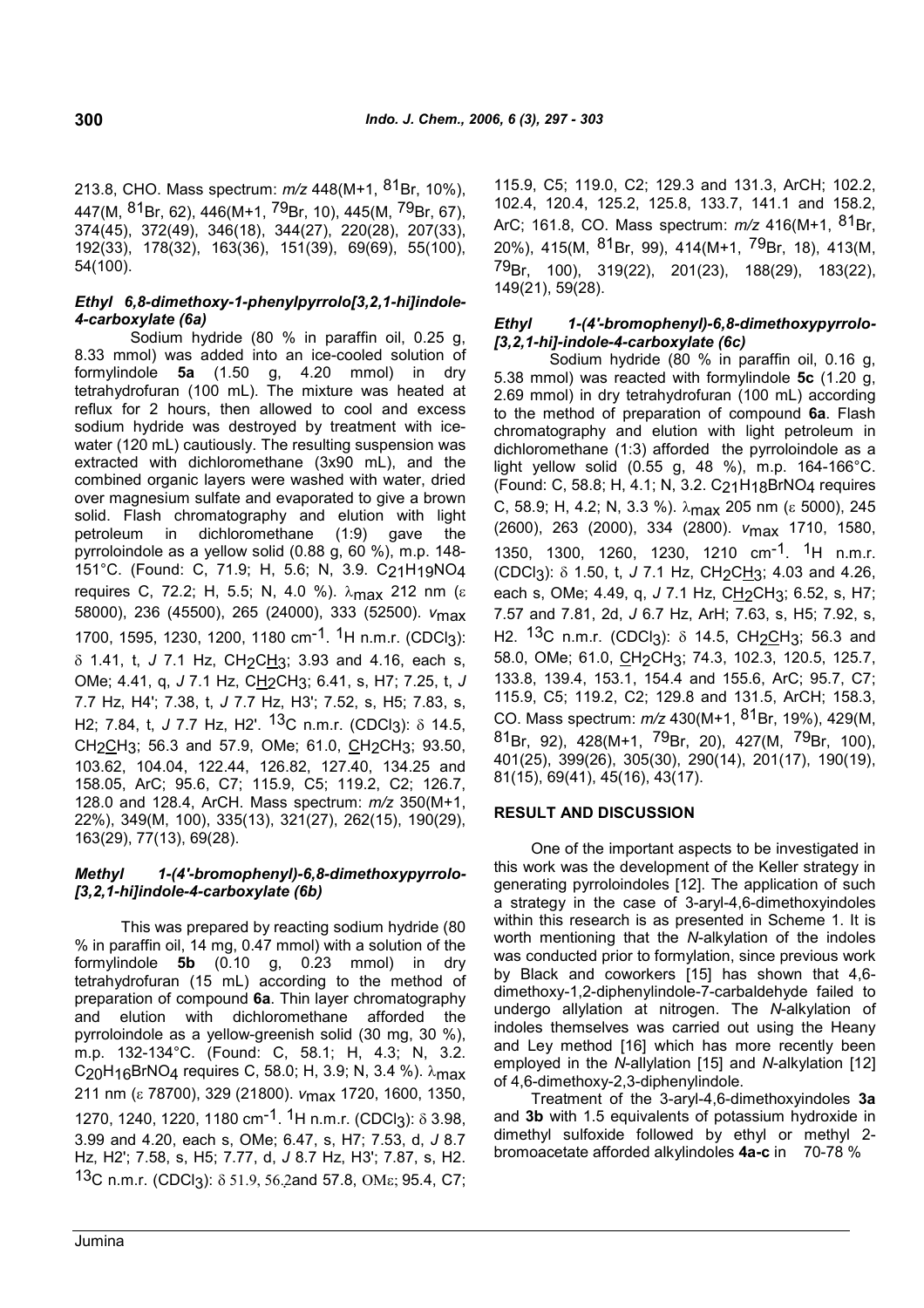

yield. It was observed that the reactions never went to completion despite the use of various conditions, such as sodium hydride in tetrahydrofuran or stirring for 24 hours. When five or more equivalents of potassium hydroxide were employed, the majority of the expected esters hydrolyzed to form the corresponding acids. However, an experiment carried out on the acid showed that the compound could be converted back to the initial ester in almost quantitative yield by a simple esterification in refluxing ethanol in the presence of concentrated sulfuric acid. This was quite interesting as some indoles are known to be unstable under the influence of strong acids.

Clear evidence for the alkyl indoles **4a-c** was provided by the infrared spectra, which demonstrated the absence of NH groups and the presence of carbonyl stretching frequencies. The  $1H$  n.m.r. spectra also confirmed the existence of  $\alpha$ -methylene protons which appear as singlets at 4.64, 4.77 and 4.76 ppm for indoles **4a**, **4b** and **4c,** respectively.

Vilsmeier reagents [17-20] have been widely used for the incorporation of formyl functionalities into indoles. While indole itself reacts with the Vilsmeier reagent at the 3-position [21], the activated 4,6-dimethoxyindole undergoes formylation at 10°C to yield the 7 carbaldehyde [22]. Evidence for substitution at C7 rather than at C3 was derived from the  $1H$  n.m.r. spectrum of the product in comparison with that of the previously known 3-carbaldehyde formed from 4,5,6 trimethoxyindole [23]. Double formylation to give the 3,7 dicarbaldehyde was also seen when 4,6dimethoxyindole was treated with a large excess of the Vilsmeier reagent at 30-40°C.

Exclusive formylation at C7 was found when other reactive centers of the indole were blocked, as in the case of 4,6-dimethoxy-2,3-diphenylindole [24]. When this indole was allylated [15] or alkylated [12], the resulting *N*-substituted indoles were found still to be reactive towards the Vilsmeier reagent to afford the corresponding 7-carbaldehydes. A strong predominance of formylation at C7 over C2 was found when 4,6-dimethoxy-3-phenylindole was reacted with one equivalent of the Vilsmeier reagent [25]. However, the use of two or more equivalents of the reagent readily formed the 2,7-dicarbaldehyde.

Formylation of indoles **4** with 1.5 equivalents of the Vilsmeier reagent at 0°C for 1 hour gave the related 7-carbaldehydes **5** in 54-81 % yield without any of the 2-isomers. No further formylation leading to the 2,7 dicarbaldehyde was observed when four equivalents of the reagent were used. Probably the existence of the alkyl groups at N1 causes a significant steric hindrance at C2 which is sufficient to inhibit its reactivity towards the Vilsmeier reagent.

Clear evidence for the formyl products was given by the  $1_H$  n.m.r. spectra in which the two typical doublets corresponding to H5 and H7 of the starting materials disappeared and were replaced by two singlets due to H5 and the formyl proton. The latter appeared at 10.71, 10.23 and 10.39 ppm for formylindoles **5a**, **5b** and **5c,** respectively.

**301**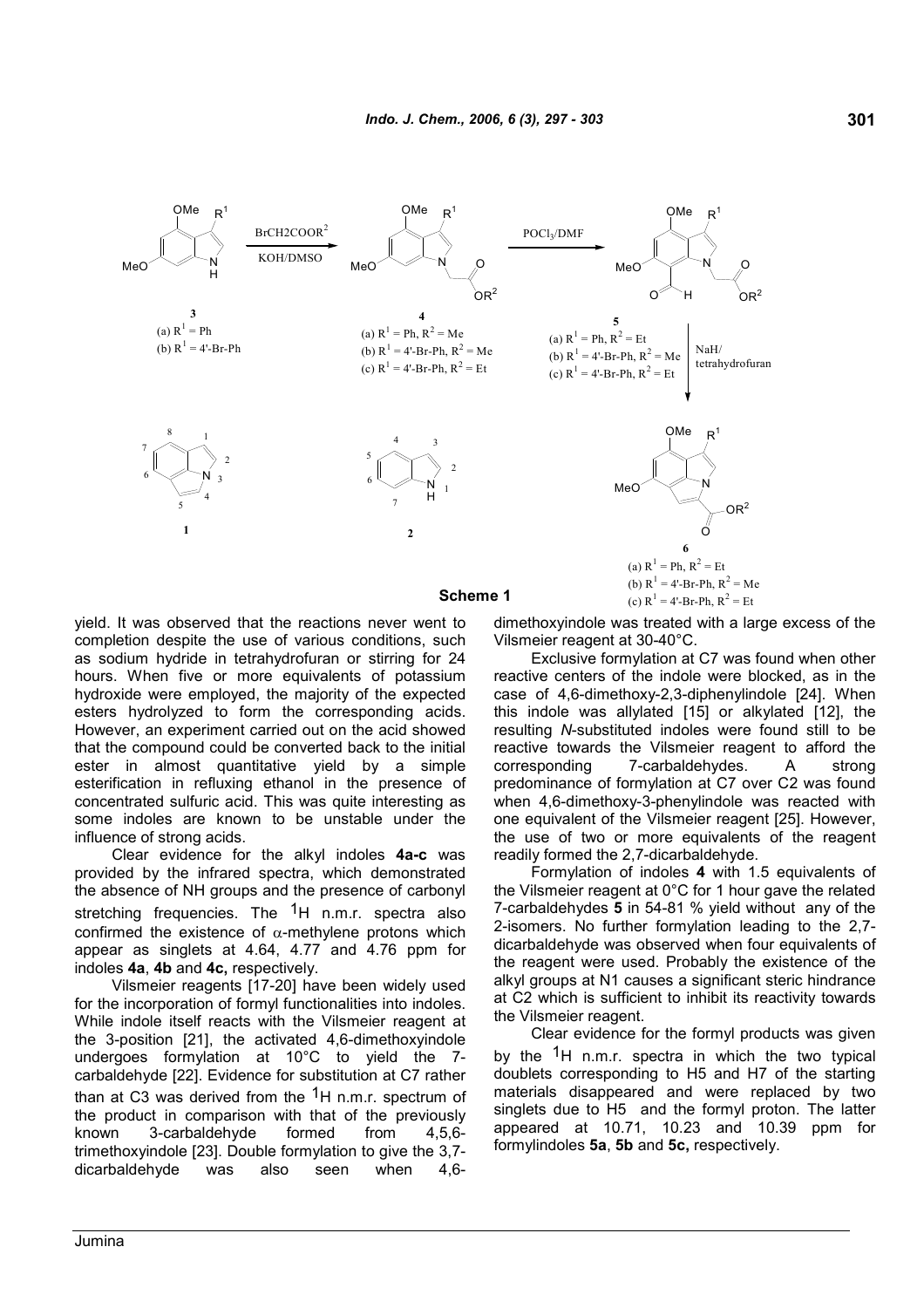

**Fig 1.** X-ray crystal structure of pyrroloindole **6c**

Treatment of formylindoles **5** with two equivalents of sodium hydride in refluxing tetrahydrofuran for 2 hours afforded moderate yields of ethyl pyrroloindoles **6a** (60 %) and **6c** (48 %), and only a 30 % yield of the methyl analogue **6b**. The last pyrroloindole was obtained in a low yield presumably because of the insolubility of the aldehyde precursor. Another possible reason could be the instability towards hydrolysis of the methyl ester in comparison with the ethyl ester. However, no free acids were isolated. In general, the formation of the pyrroloindoles could be easily monitored by means of thin layer chromatography as the compounds give green or yellow-greenish fluorescence under far UV light.

The pyrroloindoles **6** were characterized fully. For example, the 1H n.m.r. spectrum of pyrroloindole **6c** showed the replacement of two singlets at 5.33 and 10.37 ppm corresponding to the acetyl CH<sub>2</sub> and formyl proton respectively in the  $1_H$  n.m.r. spectrum of the starting material with a singlet at 7.63 ppm originating from H5. The mass spectrum revealed a molecular ion at 429  $(^{81}Br, 92$  %) and showed the existence of a bromine isotope effect. A significant decrease of the carbonyl stretching frequency from 1750 cm<sup>-1</sup> in the starting material to 1710 cm-1 in pyrroloindole **6c** was observed in the infrared spectrum. Moreover, other analytical and spectroscopic data were consistent with the structure.

Pyrroloindoles **6** are all crystalline and an excellent crystal of pyrroloindole **6c** was obtained by recrystallization from toluene. The X-ray crystal structure of this compound (Figure 1) showed that the pyrroloindole ring is approximately planar as indicated by the torsional angles C1-C2-C3-C8 (0.1°) and C6-C7-C8- N (177.9°). The phenyl ring of the 4'-bromophenyl group and both of the methoxy methyl substituents are about parallel with the pyrroloindole ring as defined by the torsional angles C3-C2-C11-C12 (176.1 °C), C3-C4- O1-C17 (178.6 °C) and C5-C6-O2-C18 (176.6 °C). The 8-methoxy group is directed away from the phenyl ring and the 6-methoxy group which indicates that a significant degree of steric hindrance exists between those substituents. It is also interesting to note that the bond lengths and bond angles of the two pyrrolic rings are similar.

The aldol condensation above was found to be time dependent. When the reaction was conducted at reflux for less than 2 hours, only low yields of pyrroloindoles were obtained together with unreacted starting materials. Similarly, not much improvement was observed when the reaction was carried out at reflux for 4 hours even though all starting materials had reacted. Therefore, the resulting pyrroloindoles seemed to be unstable in such vigorous conditions and underwent further reactions leading to uncharacterized products. Indeed, it was observed that neither pyrroloindoles nor starting materials could be isolated when the reactions were carried out at reflux for 7 hours.

Various reaction conditions have been tried in order to maximize the yield. It was found that the starting material remained intact when weaker bases<br>such as triethylamine, piperidine or 1,8such as triethylamine, piperidine or 1,8 diazabicyclo[5.4.0]undec-7-ene (DBU) were used instead of sodium hydride. On the other hand, removal of the carboxy methyl group was seen when stronger bases such as potassium hydride or *n-*butyl lithium were employed.

# **CONCLUSION**

3-Aryl-4,6-dimethoxyindole **3a** and **3b** underwent alkylation under treatment with methyl and ethyl  $\alpha$ -bromoacetates in the presence of potassium hydroxide in dimethylsulfoxide to afford 70-78 % yield of indol-1-ylacetates **4**. These indoles **4** react with the Vilsmeier formylation reagent consisted of phosphoryl chloride and dimethylformamide to give formylindoles **5** in 54-81 % yield. Intramolecular aldol condensation of formylindole **5** carried out using sodium hydride in tetrahydrofuran afforded pyrroloindole-4-carboxylates **6** in 30-60 % yield. The X-ray crystal structure of pyrroloindole **6c** showed that the tricyclic ring system of this molecule is planar.

# **ACKNOWLEDGEMENT**

The author deeply thanks to Prof. David St. C. Black and Dr. Naresh Kumar, both of University of New South Wales Sydney-Australia, for their suggestions and assistance. Financial support from Australian Assistance for International Development (AusAID) for the implementation of this research is also greatly appreciated.